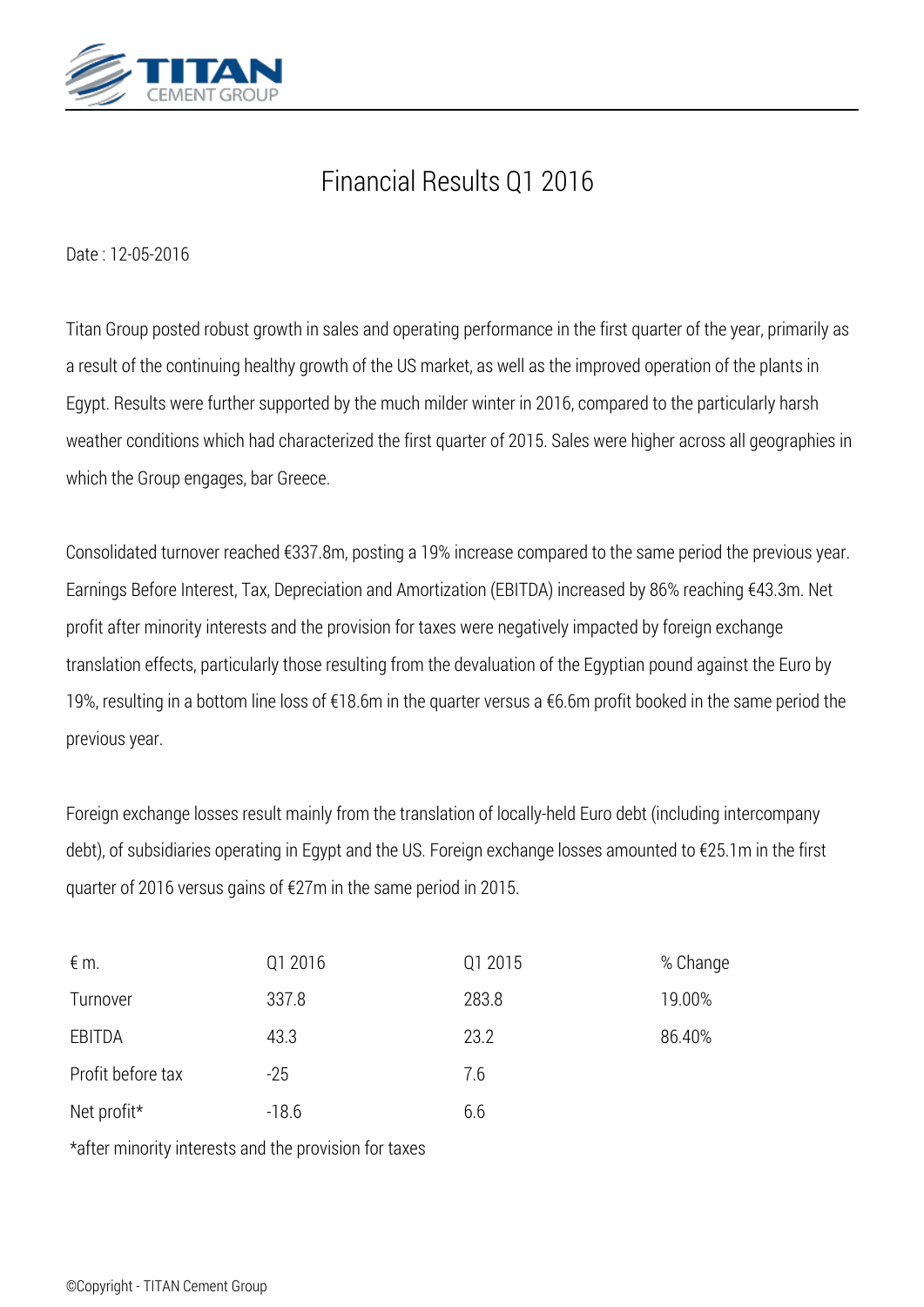

## *REVIEW OF OPERATIONS*

*The US market remains the main engine of growth for the Group. The continued recovery of building activity and the mild weather conditions prevalent in the first quarter of the year, in tandem with the efficiencies achieved as a result of the extensive investments undertaken, led to a significant increase in Group results.*

*Turnover in the US posted a 34% increase and reached €174.4m (a 32% increase in US\$-terms), while EBITDA tripled, reaching €17.9m versus €5.8m in the same period in 2015.*

*In Greece, private building activity remained practically dormant, deeply affected by the crisis of the Greek economy and the attendant continued uncertainty. The imposition of capital controls further encumbered already challenging conditions. Domestic consumption, at its current low levels, was mostly related to public works. Total consumption decreased versus the first quarter of 2015.*

*The emphasis placed on exports, together with lower energy costs, mitigated to a large extent the impact of the decline in the domestic market. Total turnover in Group region Greece and Western Europe, in the course of the first quarter of the year declined by 4.5% and stood at €62.4m. EBITDA reached €8.3m versus €9.2m in the same period in 2015.*

*Markets in southeastern Europe were favorably affected by the milder winter compared to the previous year, posting a seasonal spike in results. Turnover increased by 27.6% reaching €35.8m and EBITDA reached €6.3m versus €4.2m in the first quarter of 2015.*

*In Egypt, demand continued to grow. Performance of the Group's subsidiaries in Egypt recorded a marked improvement. Plant production levels were far higher than those of the corresponding quarter the previous year, owing to a large extent, to the use of solid fuels, which allowed production levels to reach the pre-fuel crisis levels of 2013. Investments undertaken by the Group have begun to bear fruit. The second coal mill at the Beni Suef plant has entered operation since the end of March, thereby ensuring the regular and competitive performance of*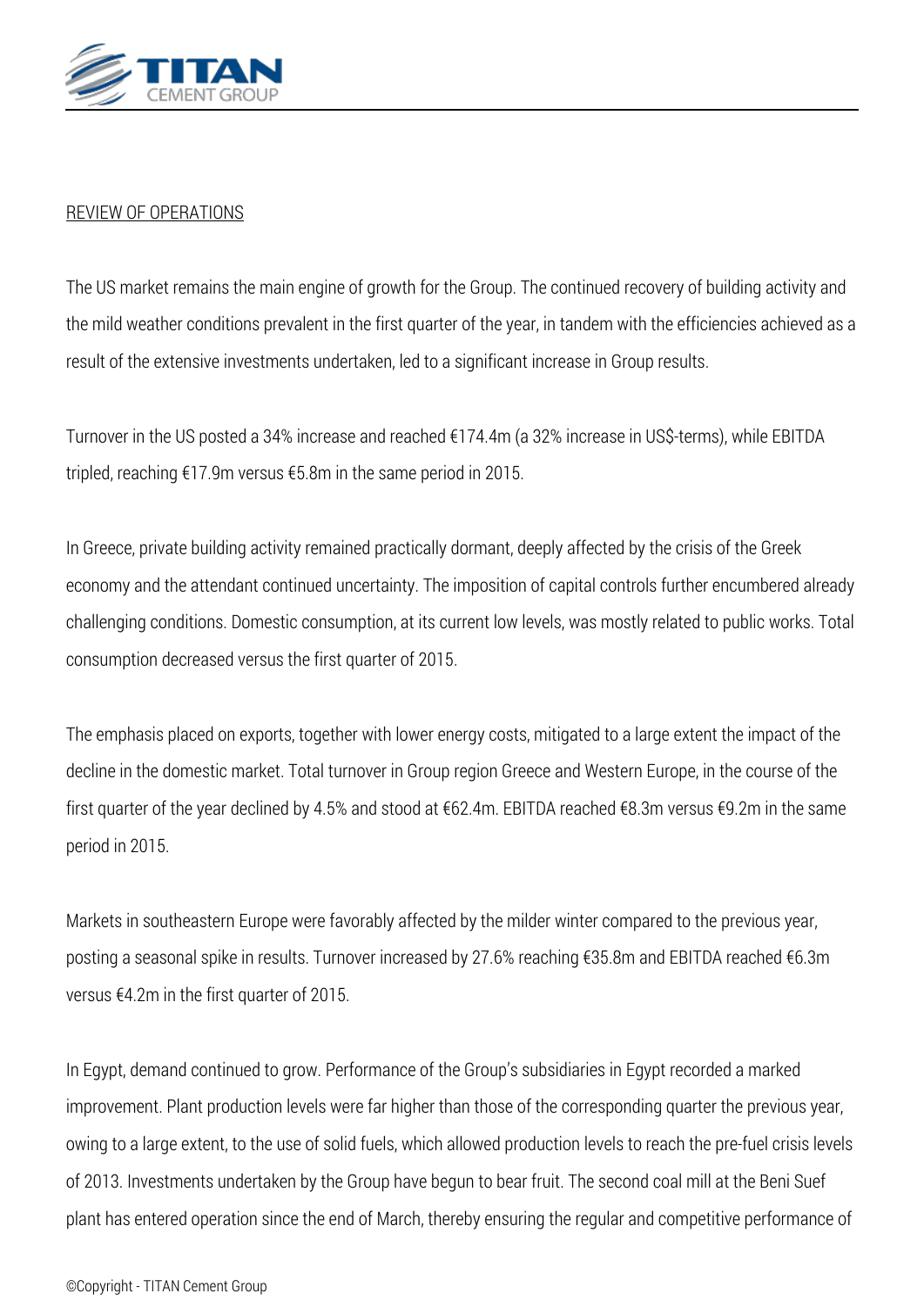

*the plant at a considerably lower production cost.*

*Turnover in Egypt in the first quarter of 2016 increased by 8.3% reaching €65.2m and EBITDA reached €10.8m versus €4m the same period the previous year.*

*In Turkey, results at Adocim (in which Titan Group holds a 50% stake) were higher compared to the same period the previous year due to the much milder winter, with corresponding profit attributable to Titan settling at €0.7m.*

*Group net debt at the end of the first quarter of 2016 stood at €605m, €17m lower than at the end of the first quarter of 2015.*

*The Group is currently in the second year of implementation of its €350m 'Titan Growth Capex Program' which consists of a series of investments aimed at expanding activities (primarily in the US), reducing production cost (including investments to allow the utilisation of solid and alternative fuels in Egypt) and, finally, safeguarding the production facilities' competitive performance.*

*Group capex in the first quarter of 2016 stood at €27.3m versus €34.9m in the same period in 2015.*

## *2016 OUTLOOK*

*Market trends recorded in the beginning of the year are compatible with our positive outlook for the Group in 2016, despite the considerable uncertainties and challenges. This reserved optimism is attributed to the improvement expected in operating results coming out of the Group's two most important markets today: the US and Egypt.*

*The recovery of the construction industry in the US is expected to continue, fueled by the residential and commercial segments and to a lesser extent, public works. Considering the market's growth rates and positive prospects, the Group has budgeted for an extensive investment program in the US for 2016 as well, aiming at*